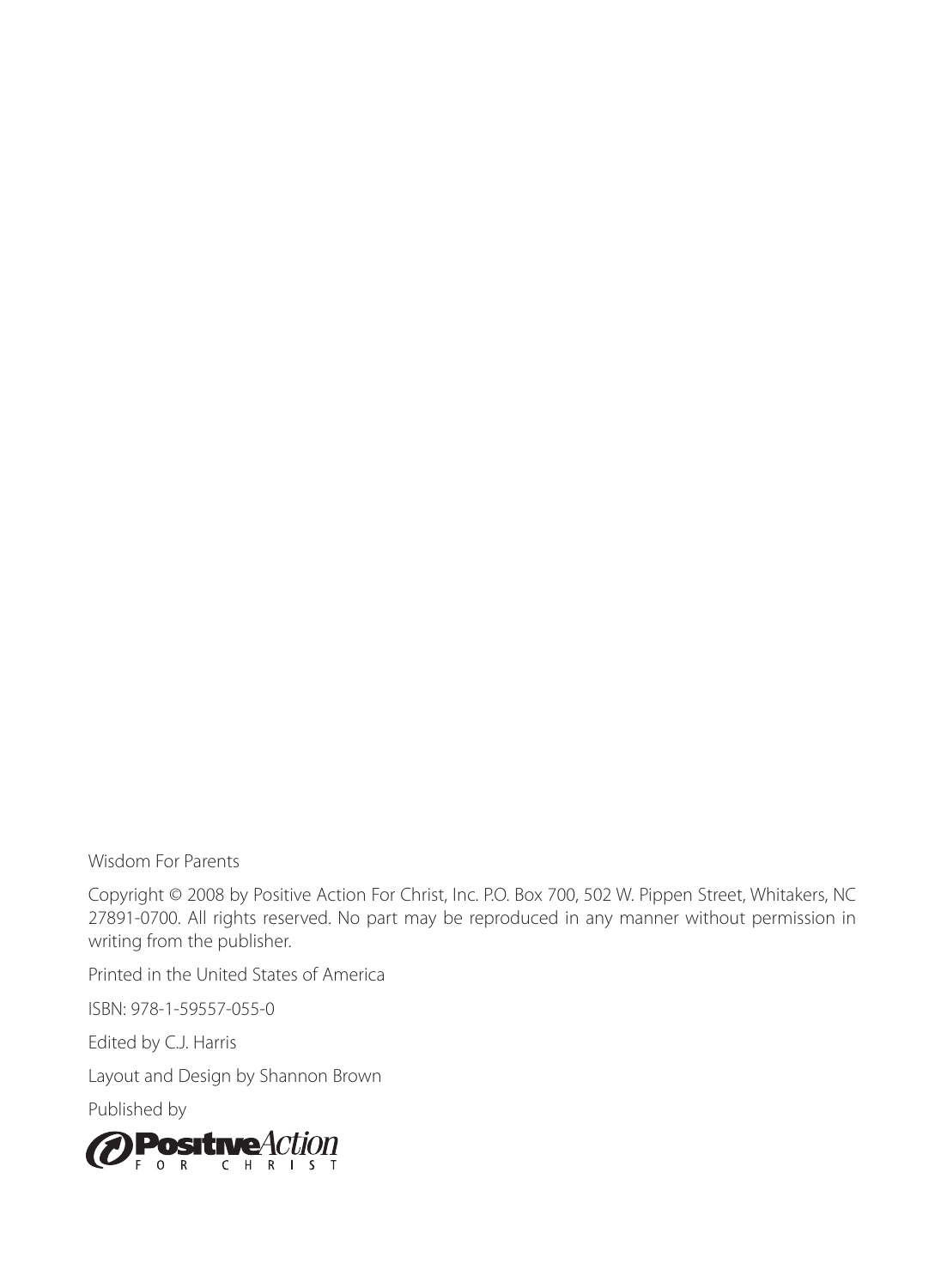# Preface

everal years ago, I wrote a devotional entitled *Apples for Teachers* to encour- $\mathcal{O}_{\text{aqe}}$  Christian educators to focus on reaching their students' hearts rather than merely teaching their heads. The book received such an enthusiastic response that I decided to produce an edition geared towards the home rather than the classroom. Changes have been made throughout, and several days have been entirely rewritten to include proverbs that focus specifically on family matters. It is with much excitement that I present Wisdom for Parents.

This book contains thoughts from the book of Proverbs that are an outgrowth of my personal devotional life and many years of experience as a parent and grandparent. Hopefully these thoughts will minister to your soul and be "an ornament of grace and chains about thy neck" (Prov. 1:9) to glorify God in your home. My prayer is that this book will be a daily reminder of what is truly impor-

tant and will help focus your heart and your family's eyes upon our Lord.

Frank Hamrick Rocky Mount, North Carolina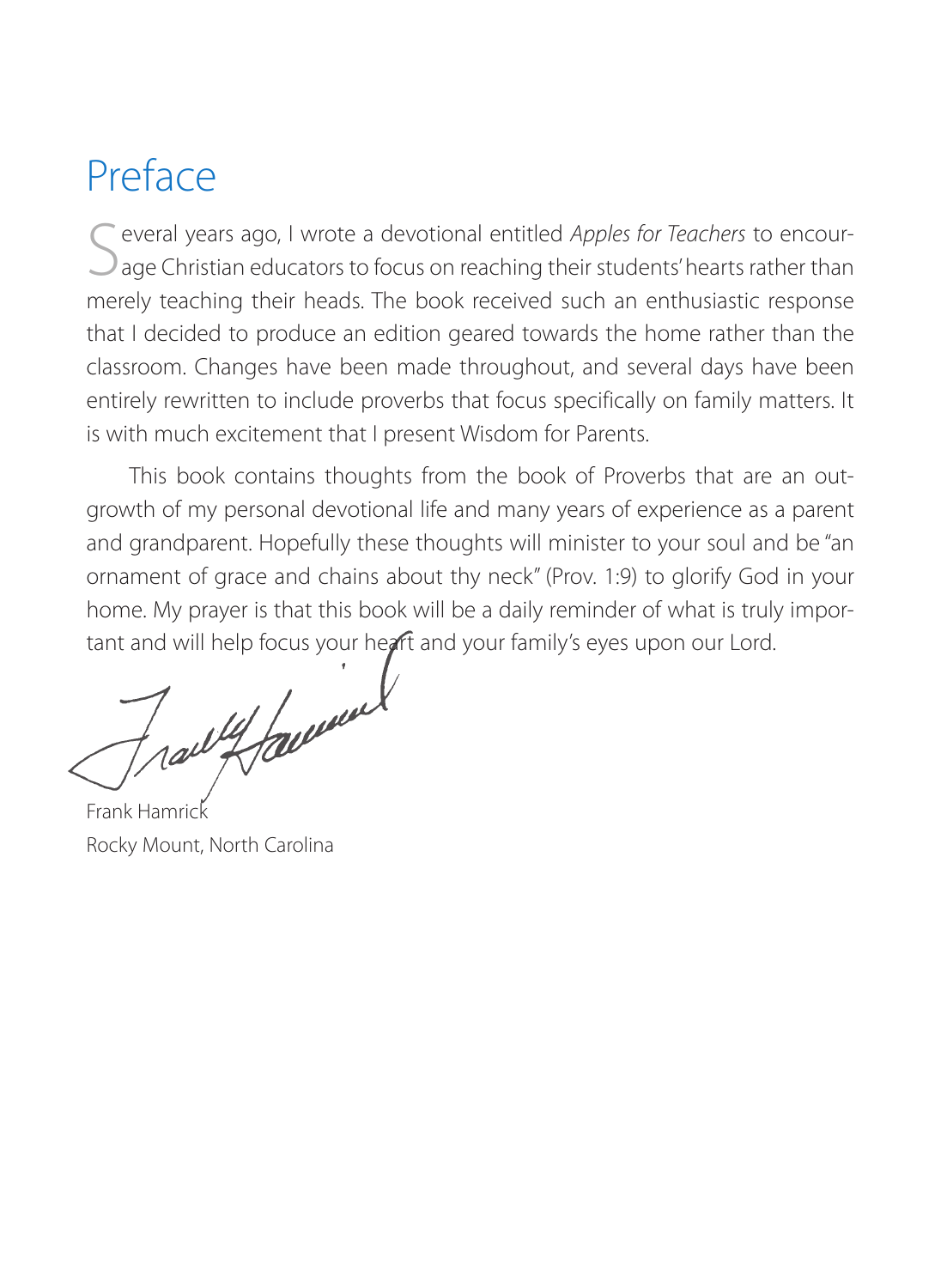PROVERBS 1:1 *"The proverbs of Solomon, the Son of David, King of Israel."*

# Pithy Parents

I nterestingly, the wisest human who ever lived spoke in proverbs. Solomon understood that terse, pithy statements stick. We are often too verbose, and thus, less memorable. As parents, it should be our desire to make what we say memorable. This was Solomon's concern. He took profound truth and reduced it to easily understandable phrases. He used comparisons, similes, and word pictures ("apples of gold in pictures of silver"). Why? He wanted his children not just to hear but also to understand, apply, and remember! The wise parent of our day does the same.

Good parents do not constantly nag or rant and rave. They are not like a saw that rasps continually against the grain. Rather, they use words to draw pictures, to gain attention, and to stick truth in the hearts of their children.

Which of the following is easier to remember and understand?

- "Good enough is never good enough."
- "Son, don't be mediocre. You need to always do your very best."

Good parents use proverbs to help their children remember important truths. They become guideposts or beacons that point the way years after they have left their parents.

Learn to be pithy, precise, and picturesque in your correction. Wise parents do! Ask God to give you the creativity to make your parental instruction understandable, practical, and memorable.

Final thought: Use your words to grab your children's attention and focus it on God.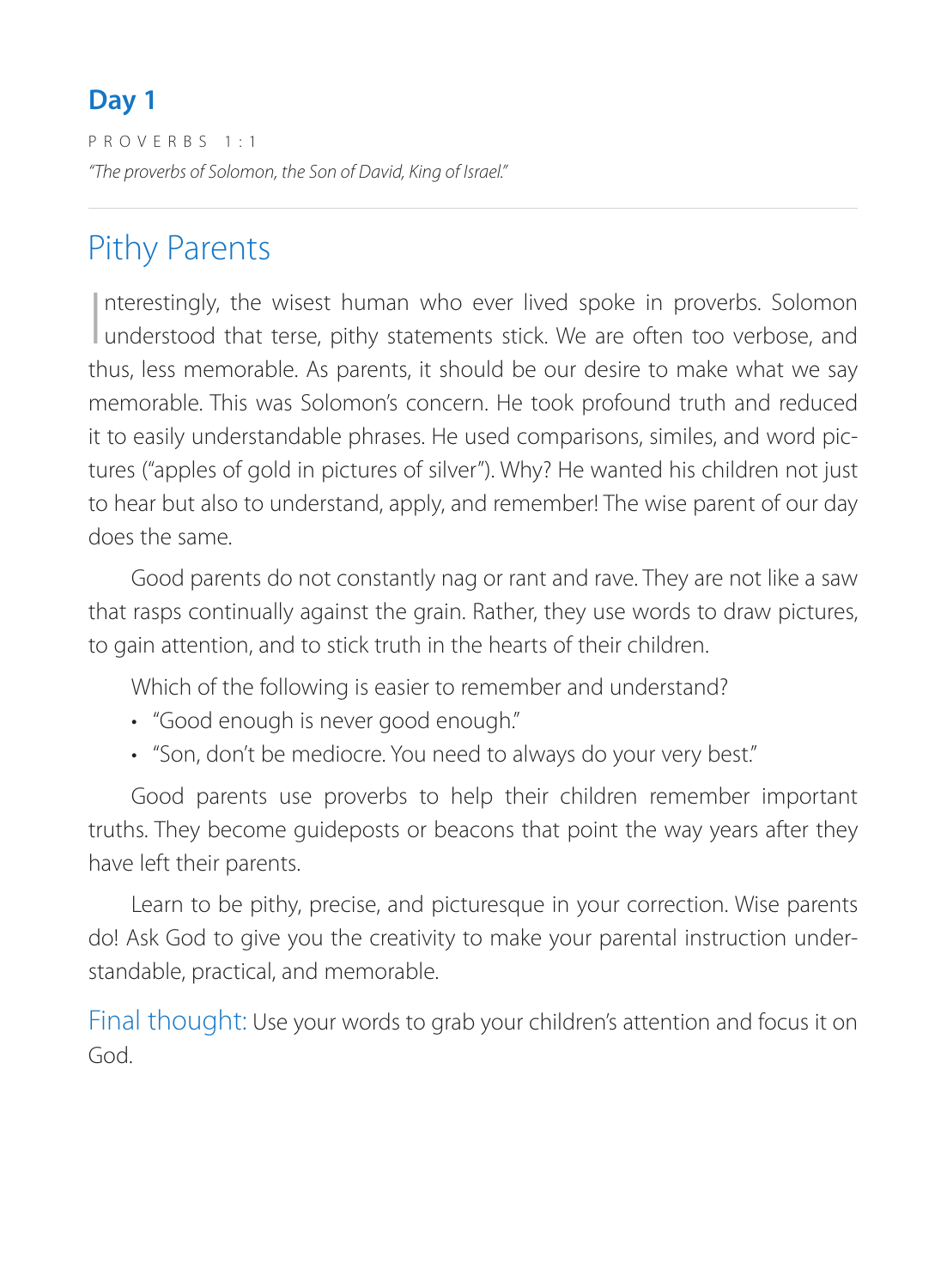PROVERBS 1:2 *"To know wisdom and instruction; to perceive the words of understanding."*

### Knowledge vs. Wisdom

arents impart knowledge. Good parents impart wisdom. It is good for children to know 2+2=4. It is better that they know that behind the strict mathematical code is a God of order, organization, detail, and exactness. It may be good that our children play sports, but it is far better that they see the LORD behind every event in their lives.

What is wisdom? Some have said it is the practical application of knowledge, but I don't think that definition goes far enough. James 3:15–17 describes two kinds of wisdom: earthly wisdom and wisdom from above. Earthly wisdom may be the practical application of knowledge, but people go to hell if they only have earthly wisdom. A builder may use mathematical measurements to wisely build a house. But that doesn't mean he is wise!

Fathers may think they succeed if they teach their boy a skill. Moms may think they succeed if they teach their daughters to keep house. But heavenly wisdom is more than the practice of knowledge. This wisdom is "from above." That is, it finds its home in the Godhead. Colossians tells us that in Christ "are hid all the treasures of wisdom and knowledge" (Col. 2:3). In Colossians 1:9–10, Paul prays that we would be filled "in all wisdom and spiritual understanding…in the knowledge of God."

True wisdom is not teaching our children how to behave in public, to cook, to play ball, to drive a car, or even to be a responsible adult! True wisdom is teaching our children to know and love the Lord. The wise parent points to God in daily conversation with their children: in disappointments, in stories of God's providence in their life, in how God answered prayer in Dad's job, by reminding them that God made the moon, or by remarking that God painted a beautiful sunset.

When we are so God conscious that we reveal the LORD in every circumstance of our children's lives, then we are imparting wisdom.

Final thought: Are we just parents, or are we wise parents?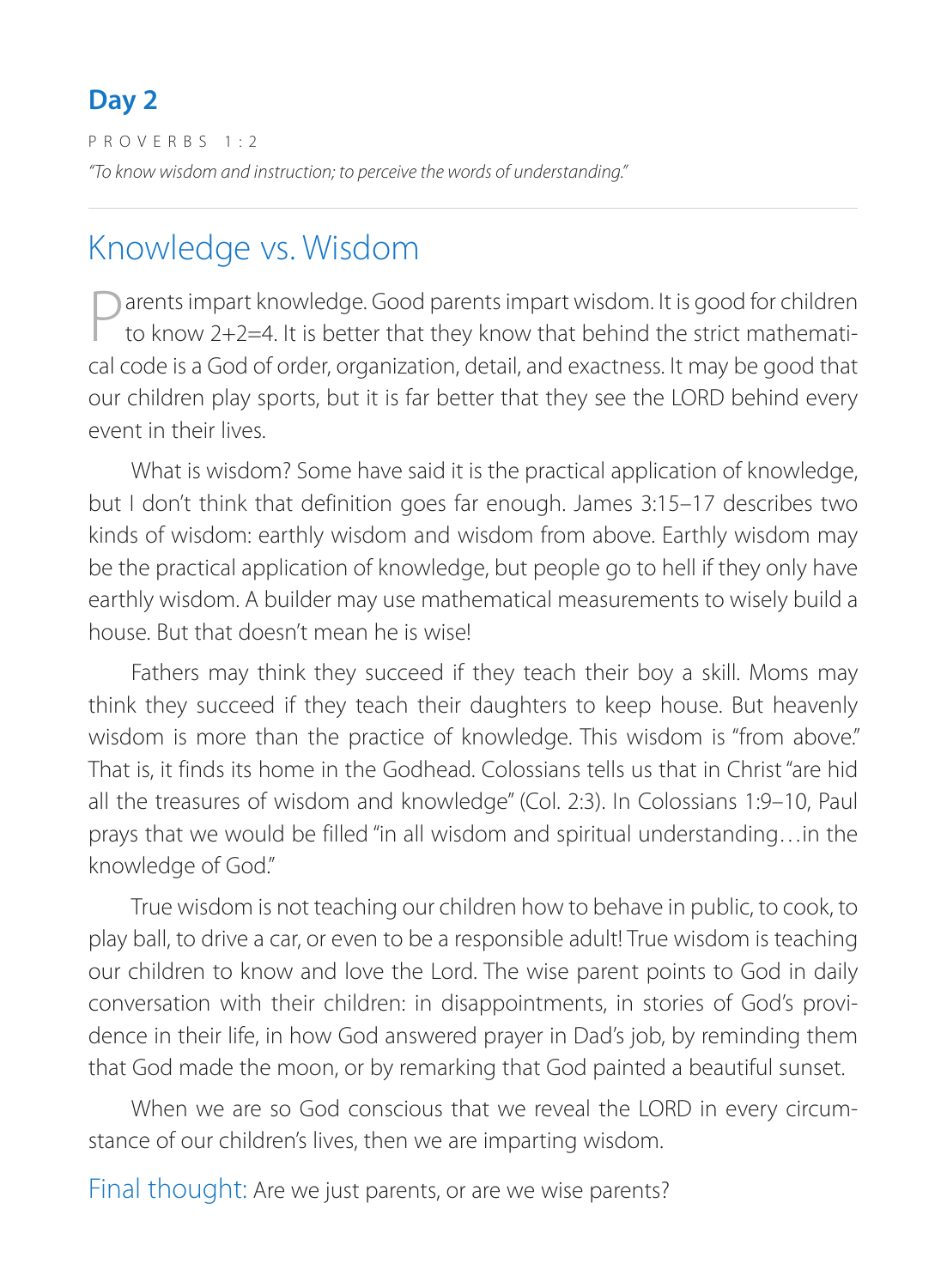PROVERBS 1:3 *"To receive the instruction of wisdom, justice, and judgment, and equity."*

### Great Parenting Goals 1

ere are four great personal goals for a wise parent: wisdom, justice, judgment, and equity. Today we will discuss the first goal.

We must not merely instruct in wisdom, we must ourselves receive the instruction of wisdom. *Receive* is the King James translation of a Hebrew word that means "to accept, to believe, or to commit to." The concept of possession is inherent in the meaning of this word. Thus, a wise parent must be personally saturated with wisdom. Wise parents are literally dripping with the knowledge of God in their daily lives. Wise parents are totally committed to knowing, loving, and enjoying the Lord. Is this your goal? Do you daily seek fellowship with Him? Does your heart pant for God (Ps. 42:1)?

Proverbs 1:2–4 describes the wise parent. A wise parent knows the Lord (experiential fellowship, vs. 2) and is possessed by this knowledge (v. 3). Like Paul, the wise parent counts all things but loss "for the excellency of the knowledge of Christ Jesus my Lord." Ask God to give you a thirst for Him that can only be satisfied (as David puts it) when "I remember thee upon my bed, and meditate on thee in the night watches" (Ps. 63:5–6). When this is your quest, your pursuit, and the longing of your soul, your family will soon take note! Be a receptive (possessed) parent today.

Final thought: The wise parent knows God and desires to share that relationship with his family.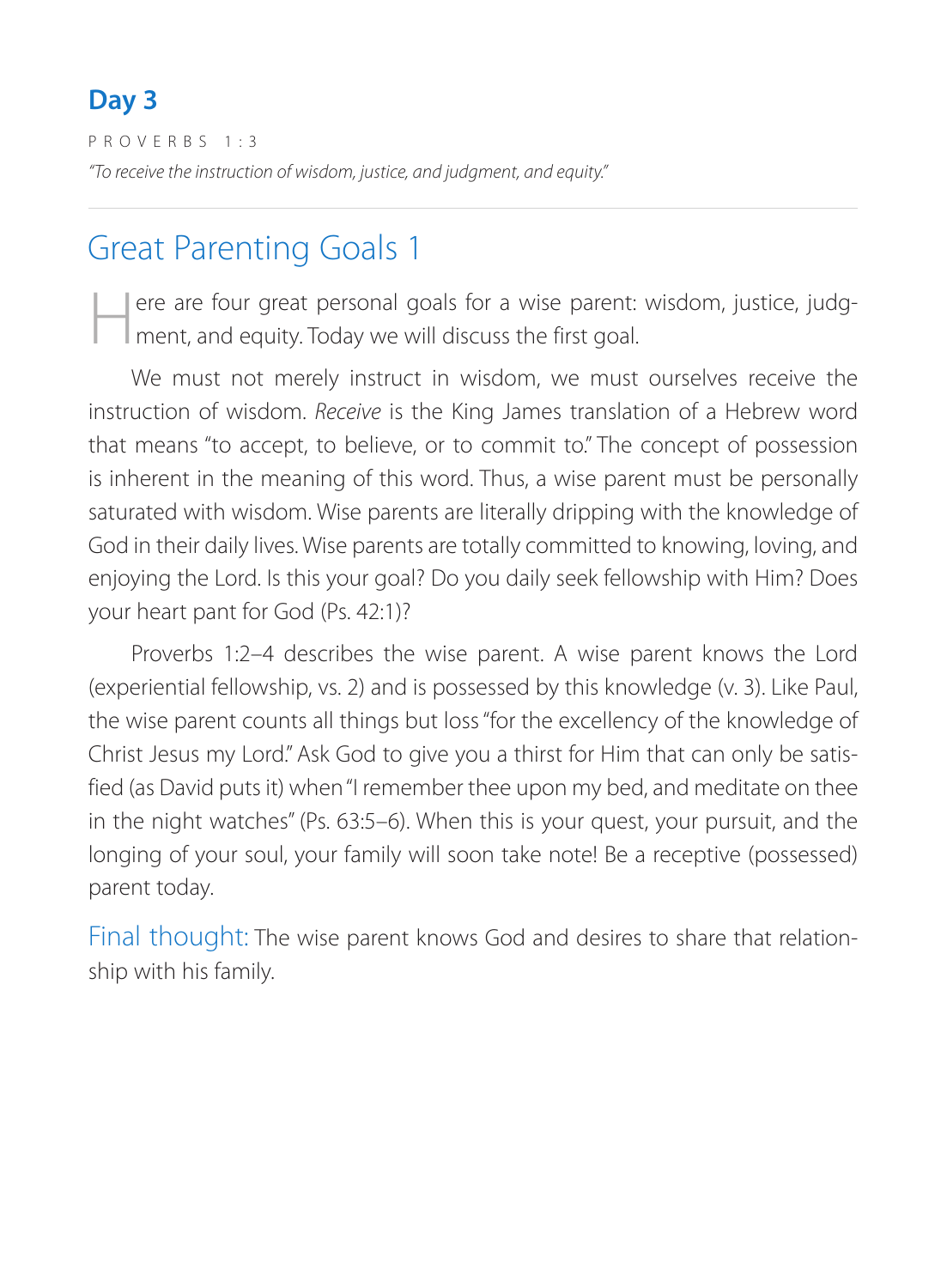PROVERBS 1:3 *"To receive the instruction of wisdom, justice, and judgment, and equity."*

# Great Parenting Goals 2

Here are the four goals of wise parents: to be possessed by wisdom, justice, judgment, and equity. Today we look at the second of these goals.

We must be possessed by justice. *Justice* is the Hebrew word most often translated "righteousness" and refers not to the quality of righteousness but to right living. Experiential knowledge of God leads to righteous living.

Parents sometimes mistakenly demand righteousness from their children. True biblical righteousness, however, comes from the inside. As we know and love God, our lives ooze with His righteousness. Personal, intimate fellowship with the Lord produces an inner pressure that forces righteous living into our lives. The same goes for our children.

We can force our children to do right, but this does not build righteousness in their hearts! Rules, standards, and regulations may produce correct outward behavior, but it does not change hearts.

Your mission is to instill a passion for God that works out righteousness in your children. Righteousness is not mandated or molded, it is pressed out from within! Be on guard against externally molding your children to do right. Rather, ask God to help you exude such a love for Him that your children are caught up in the same love. You will soon see the "oozing" of righteousness in their lives.

Final thought: Remember that true righteousness must always grow from the inside out.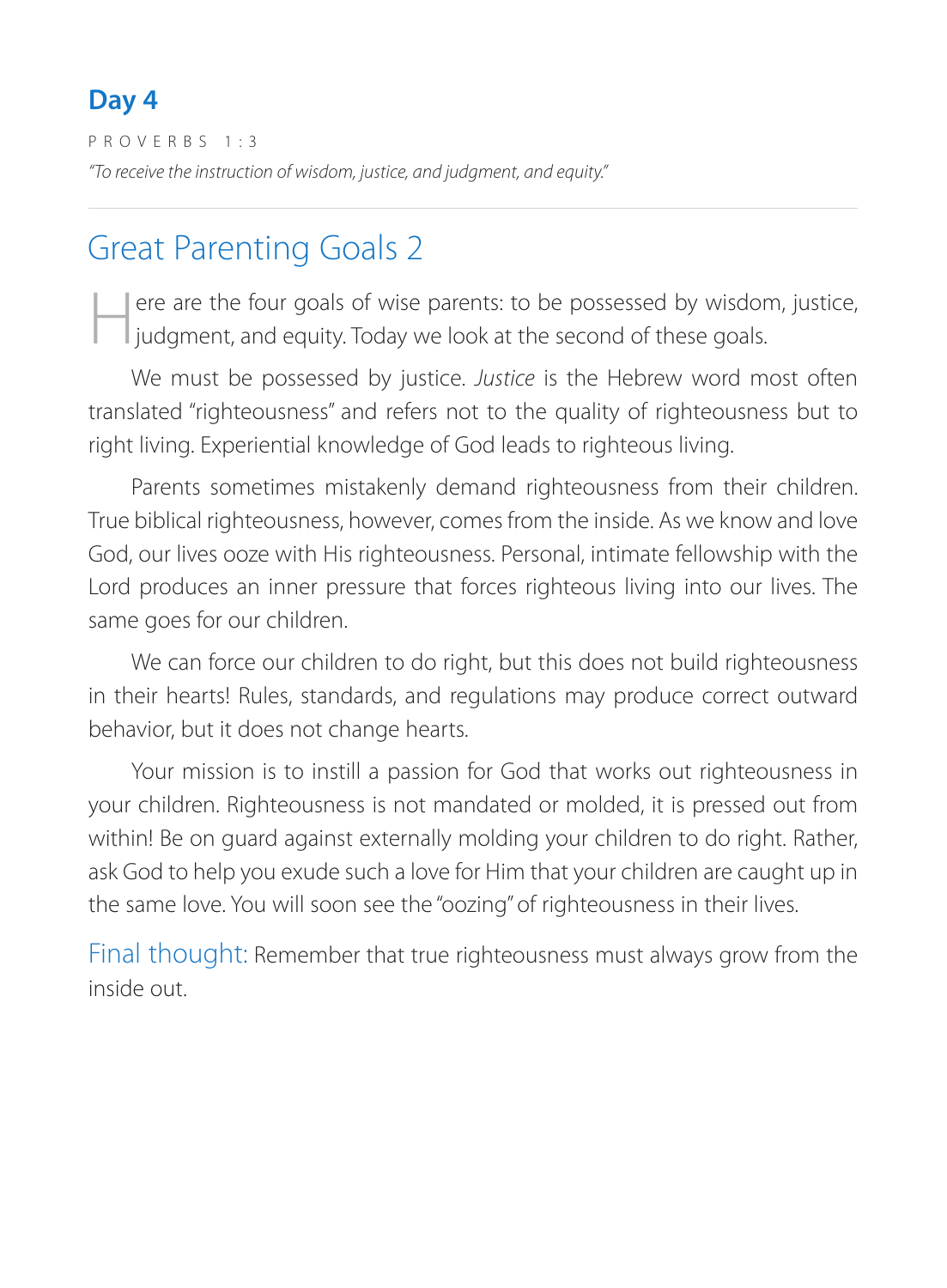PROVERBS 1:3 *"To receive the instruction of wisdom, justice, and judgment, and equity."*

### Great Parenting Goals 3 & 4

Previously we have discussed two of the four goals that Christian parents should have for their own lives. Today we see the final two goals: to be possessed by judgment and equity.

Godly parents are possessed by good judgment. The Hebrew here for the word *judgment* refers to decision-making. Its biblical usage is especially applied to leaders. Wise parents make wise decisions. But where do they get that wisdom? When our knowledge and love of the Lord possesses our souls, we make wise decisions. When our decisions are based on biblical teaching, we make wise decisions. Salvation alone does not guarantee wise choices. Only knowledge of God guarantees such.

Godly parents are possessed by *equity*. The Hebrew word for equity is an interesting one. It simply means "ease, level, or smooth." It gradually came to stand for the easy-going spirit of a person that causes them to be at peace with those around them. *Level* carries the concept of honesty and trustworthiness. These two ideas convey equity. The parent, possessed by equity, is at peace with his/ her mate and children. Peace and love dominate the house rather than strife. One who enjoys God enjoys his children. One who is at peace with God is at peace with her family. The home becomes a haven for the children.

Do your children love to be around you? Are they happy at home, or does the atmosphere at home cause them to prefer being somewhere else? Do your children love to be around you? Do they sometimes choose to stay at home when they could be with their friends, simply because you are fun to be around?

Final thought: Ask God to give you peace with your children and to destroy any adversarial spirit you may have.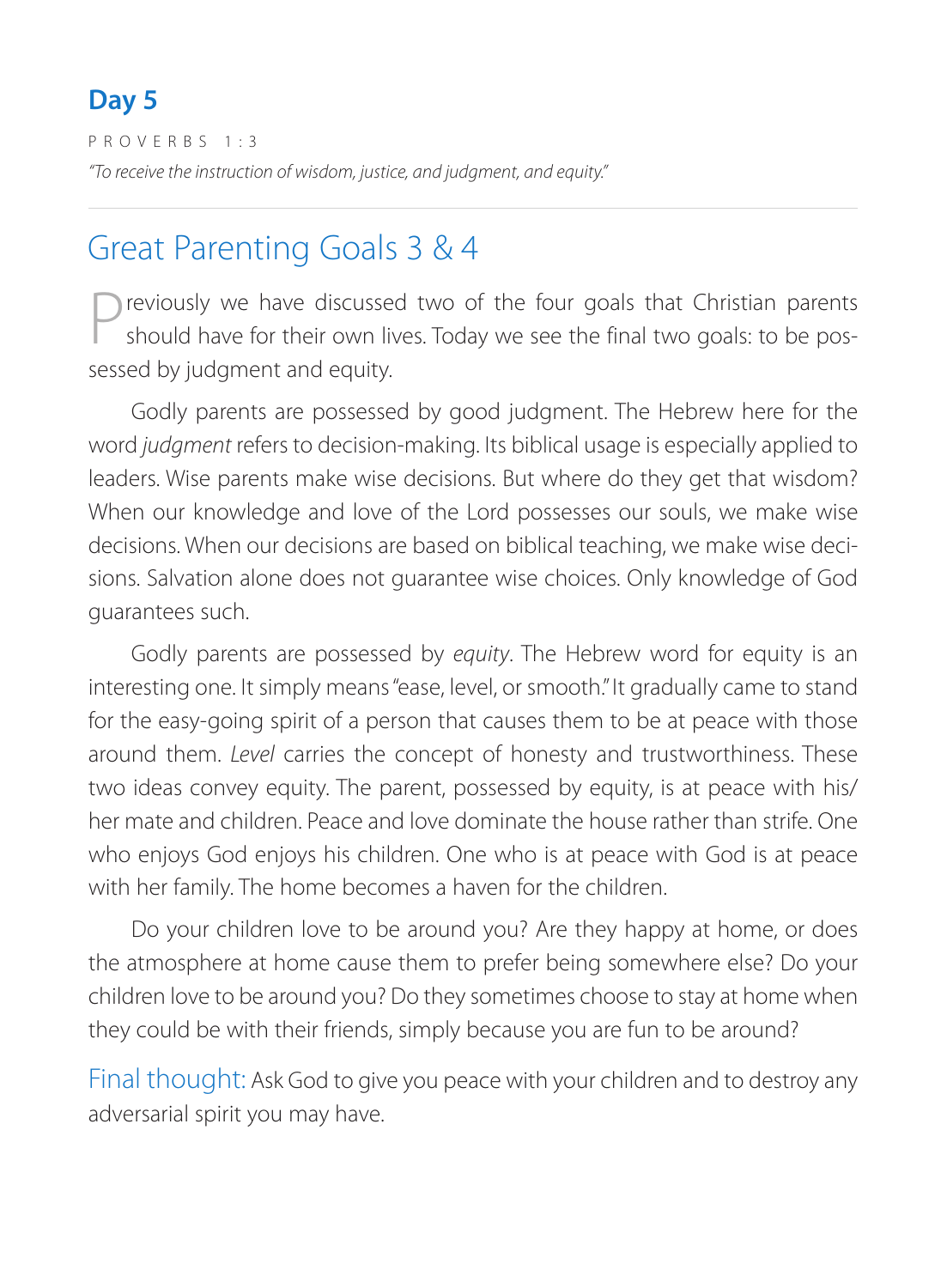PROVERBS 1:4 *"To give subtlety to the simple, to the young man knowledge and discretion."* 

### Goals for Instruction

Having seen the parent's goals for his own life, we come now to his goals for instruction. The object of parents is to "give subtlety…knowledge and discretion." Note the progression of verbs in Proverbs 1:2–4: to know, to perceive, to receive, and to give. First, we must have an intimate knowledge (experiential knowledge) of the Lord (true wisdom). Second, we must understand the implications of that wisdom. Third, we must be possessed by that wisdom. Finally, we must instill that same wisdom in our children.

Until we know, perceive, and are possessed by True Wisdom, we have nothing to give to our children. We can fuss and force; we can chastise and coerce. But until we know, perceive, and are saturated with God, we cannot impart wisdom to our children.

*Give* is a translation of the Hebrew word meaning "to practice, teach, or share." We can only share what we have experienced. We can only teach our children what we know, understand, and are possessed by. True instruction is far more than dispensing information! A parent IS the lesson! Jesus shared His life and His heart with His disciples. They became learners of Him.

Notice the recipients of this sharing: "the simple" and "the young man." The word *simple* means those who through lack of experience do not yet fully comprehend or understand. We often accuse youth of ungodliness, when, in reality, they only lack maturity. We sometimes misinterpret immaturity as rebellion. It takes patience and transparency to share with the inexperienced and the immature. Do you have the patience and honesty to share your life, your heart, and your experiences (failures and triumphs) in your daily walk? Transparency alone will give "subtlety to the inexperienced" and "knowledge and discretion" to the young.

Final thought: Make it your goal today to share one failure and one triumph in your walk with the Lord with your children.